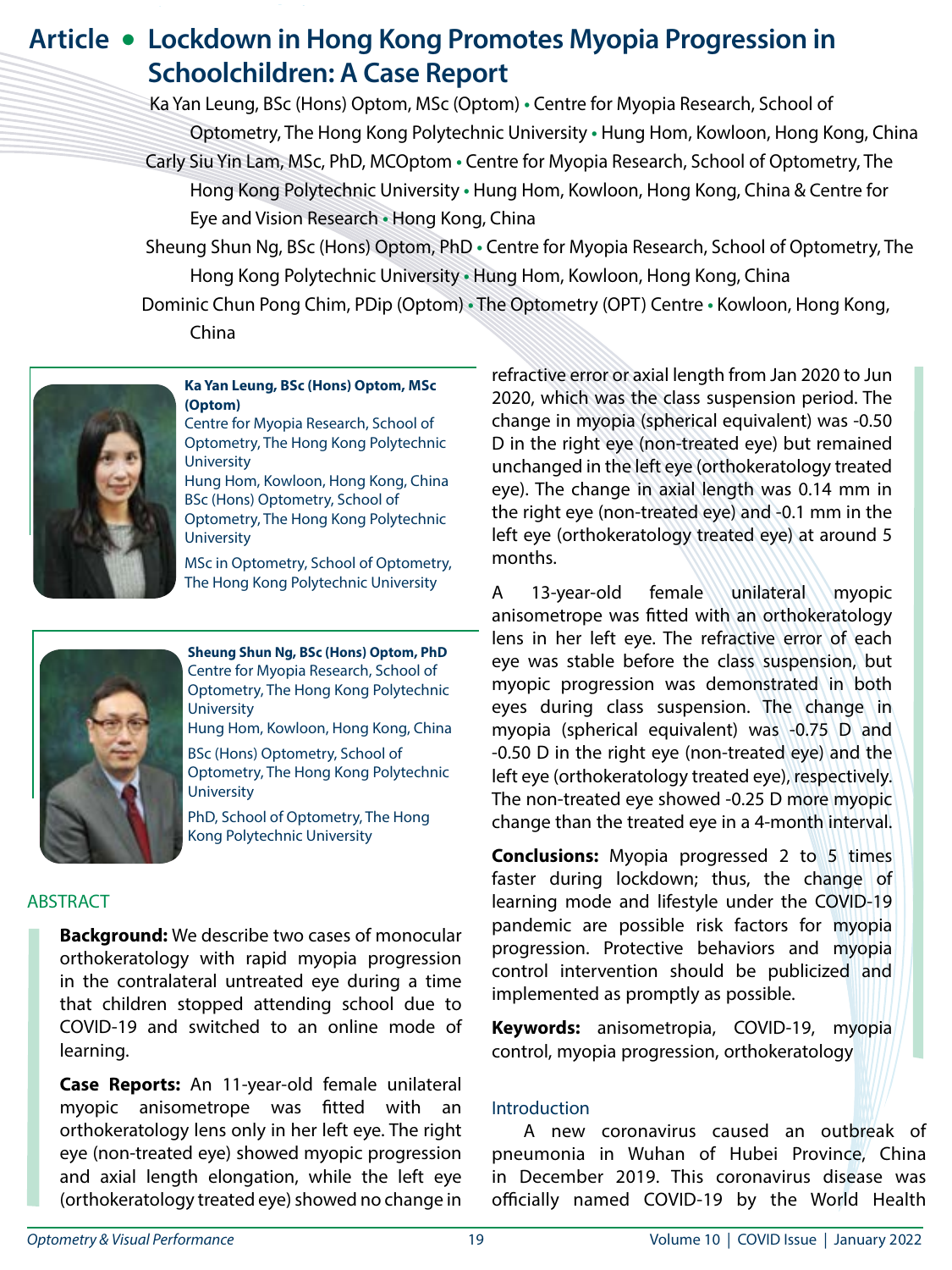

*Figure 1. Topography after one night of wear for patient 1*

|          | Eye       | <b>HVID</b>       | K-reading            | e-Value   |
|----------|-----------|-------------------|----------------------|-----------|
| l Case 1 | Right eye | $11.0 \text{ mm}$ | 46.00@002            | 0.64@002  |
|          | Left eye  | $11.0 \text{ mm}$ | 46.03@163            | 10.62@163 |
| Case 2   | Right eye | Nil               | 43.16@166   0.27@166 |           |
|          | Left eye  | Nil               | 42.77@006            | 0.49@006  |

**Table 1. Horizontal Visible Iris Diameter (HVID), Keratometric Readings, and e-Value of the of the Flattest Meridian**

HVID=horizontal visible iris diameter, K-reading=keratometric reading

Organization (WHO) on February 11, 2020.<sup>1</sup> Since the first case of COVID-19 in Hong Kong was confirmed on January 23, 2020, $2$  the government of Hong Kong has implemented a range of public health measures to suppress local transmission. One of the public health measures was school closure. The Hong Kong Government postponed class resumption for kindergarten to secondary schools several times and implemented class suspension in tutorial centers. In the light of the local outbreak of COVID-19 in early May, class resumption started from May 20th in several phases.<sup>3</sup> Most of the classes in secondary and primary schools resumed in early June of 2020. During the school closures, from late January to mid-June, schoolchildren in Hong Kong stopped attending class for at least 4 months. To maintain teaching and learning, many schools and tutorial centers began adapting online teaching during this period. Schools provided online lessons via videoconferencing, with schedules similar to those of usual schooldays. In addition, schools provided online assignments to students; students did not only use electronic devices for lessons, but also for completing online assignments, causing a dramatic increase in screen time. Besides changing children's learning mode, the

outbreak also hinders schoolchildren from spending time outdoors, as people preferred staying at home as much as possible.<sup>4</sup> Near work and lack of outdoor activity are risk factors of myopia.<sup>5-9</sup> This paper describes two children with anisometropia who were fitted with orthokeratology in one eye for myopia control who presented with rapid myopic progression in the non-treated eye during the class suspension period.

#### Case Reports **Case 1**

In July 2019, an 11-year-old girl was brought to the Optometry Clinic of The Hong Kong Polytechnic University by her parents for a routine eye examination. Unaided visual acuity of the right and left eyes was 6/7.6 and 6/30, respectively. The refractive error was plano-0.25x180 (6/6) right eye and -1.25-0.25x170 (6/6) left eye, tested by subjective refraction. The axial length (IOLMaster Ocular Biometer, Zeiss) was 22.55 mm and 22.90 mm in the right and left eyes, respectively. The intraocular pressure was normal, and external and internal ocular health examinations were unremarkable. There was no contraindication for overnight orthokeratology lens wear. Different myopia control measures were explained to the parents, and overnight orthokeratology was chosen.

The orthokeratology fitting session was scheduled in September of 2019; subjective refractive correction was -0.25-0.25x180 (6/6+) right eye and -1.50-0.50x175 (6/6+) left eye. Measurements of the horizontal visible iris diameter, keratometric reading, and e-value of the flattest meridian by corneal topography (Medmont E-300) are shown in Table 1. The corneal apex of each eye was found to be decentered down and temporal.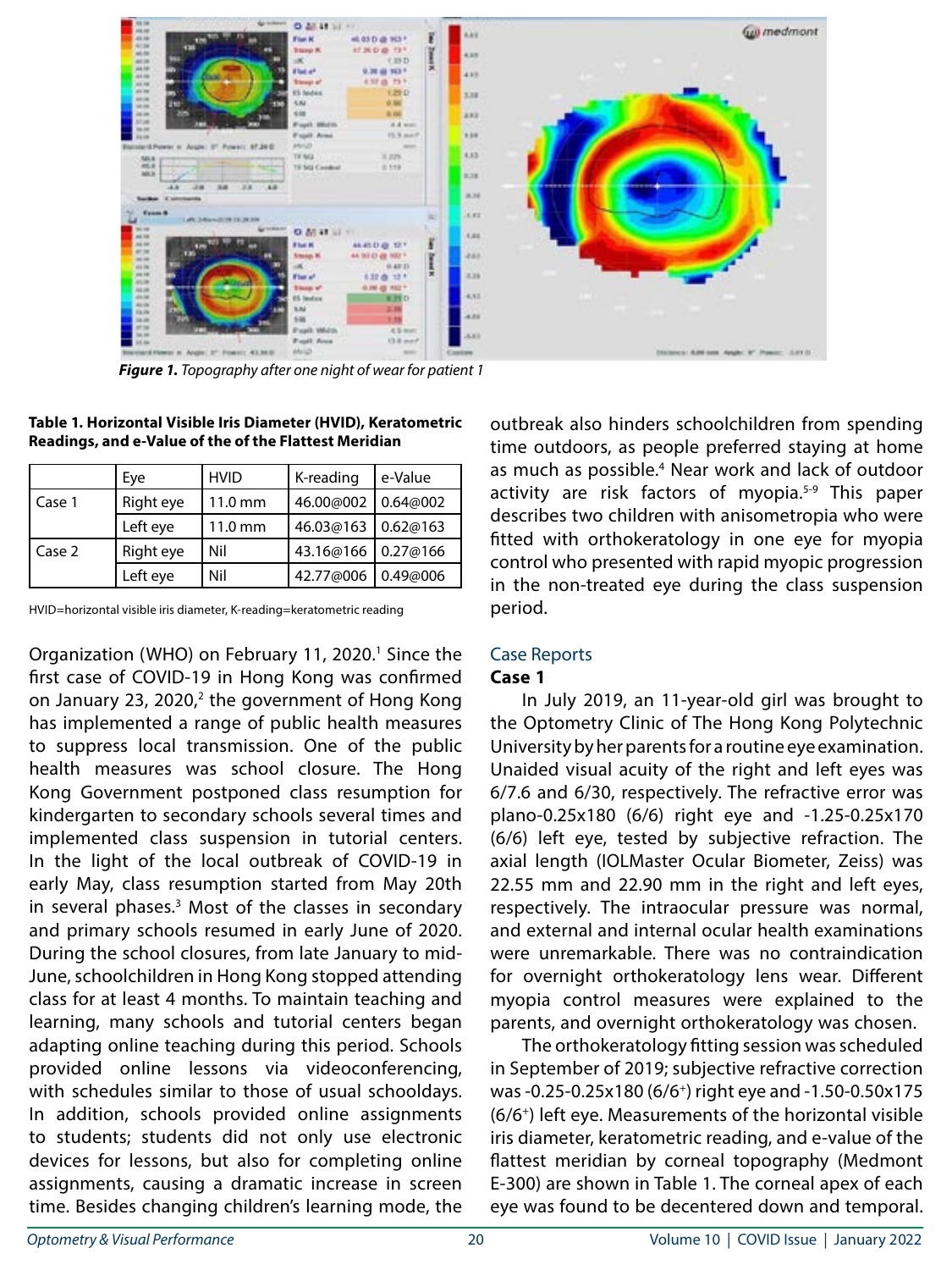

The patient was fitted with a Paragon CRT lens (Paragon Vision Sciences) in the left eye only. After instruction on lens insertion, removal, and lens handling and care, trial lens CRT 7.8-550-33 (base curve-return zone depth-landing zone angle) was dispensed. She returned to the clinic the next morning after 8 hours of overnight lens wear. Left eye unaided visual acuity was  $6/7.6^{+2}$ , and manifest refractive correction was +0.25-0.75x010 (6/6- ). Follow-up was scheduled for a week later, and slit lamp biomicroscopy revealed good corneal integrity. Subtractive topographical plots showed a bull's-eye pattern but excessive flattening of the cornea (Figure 1a). Left eve unaided visual acuity was  $6/9.5^{+3}$ , and the manifest refractive correction was +1.00-0.50x130  $(6/6<sup>-1</sup>)$ . The patient also reported that her near vision was not as clear in the left eye. Therefore, another CRT lens (7.7-550-33) was ordered. She was advised to keep wearing the orthokeratology lens on alternate nights while waiting for the new lens. At the followup visit a few weeks later, she had worn the new lens for 3 consecutive nights. Unaided visual acuity was  $6/6<sup>-2</sup>$  and  $6/6$  in the right and left eyes, respectively. The manifest refractive correction was -0.25-0.25x010  $(6/6^{+2})$  and  $+0.50$  (6/6). Axial length was 22.66 mm and 23.00 mm in the right and left eyes, respectively. External ocular health was unremarkable. She was instructed to wear the orthokeratology lens nightly. At a follow-up appointment scheduled a month later in January of 2020, the clinical findings were similar to the last visit; a follow-up was planned a month later and then every three months. However, to avoid crowded places during the local outbreak of COVID-19, the patient missed the February followup. She returned in June, which was almost 5 months from the last visit, but she consistently wore the



*Figure 2. Axial length changes for patient 1 Figure 3. Manifest refractive error changes for patient 1*

overnight lens. Unaided visual acuity was 6/9.6-2 and 6/6 in the right and left eyes, respectively. Manifest refractive correction was -0.75-0.25x180 (6/6) and +0.25-0.25x090 (6/6+). Axial length was 22.82 mm and 22.90 mm. External ocular health was unremarkable. As there was remarkable increase in axial length and myopia in right eye, orthokeratology treatment was also advised for the right eye. The measurements of axial length and manifest refractive error (spherical equivalent) from September 2019 to June 2020 are presented in Figure 2 and Figure 3, respectively.

#### **Case 2**

In April 2018, a 13-year-old girl was brought to a private practitioner for an eye examination. The subjective refractive correction was +0.25-0.25x165 (6/6) and -1.75-0.25x180 (6/6) in the right and left eyes, respectively. The intraocular pressure of each eye was normal, and external and internal ocular health examinations were unremarkable. There was no contraindication for overnight orthokeratology lens wear. Orthokeratology for the left eye was suggested, and fitting was done a week later. Measurements of the keratometric readings and e-value by corneal topography (Keratron Scout) are shown in Table 1.

The patient was fitted with E-lens (E&E Optics) in the left eye only. After instruction on lens insertion, removal, and lens care, the E-lens 43.00/10.6/-2.00/ Boston XO (Flat K/lens diameter/target power/lens material) was dispensed. She returned to the clinic in the morning after overnight wear for two nights. Left eye unaided visual acuity was 6/6, and the manifest refractive correction was plano-0.25x180 (6/6). No corneal staining was found. At the follow-up visit one month later, the unaided visual acuity of each eye was 6/6, and the manifest refractive correction of the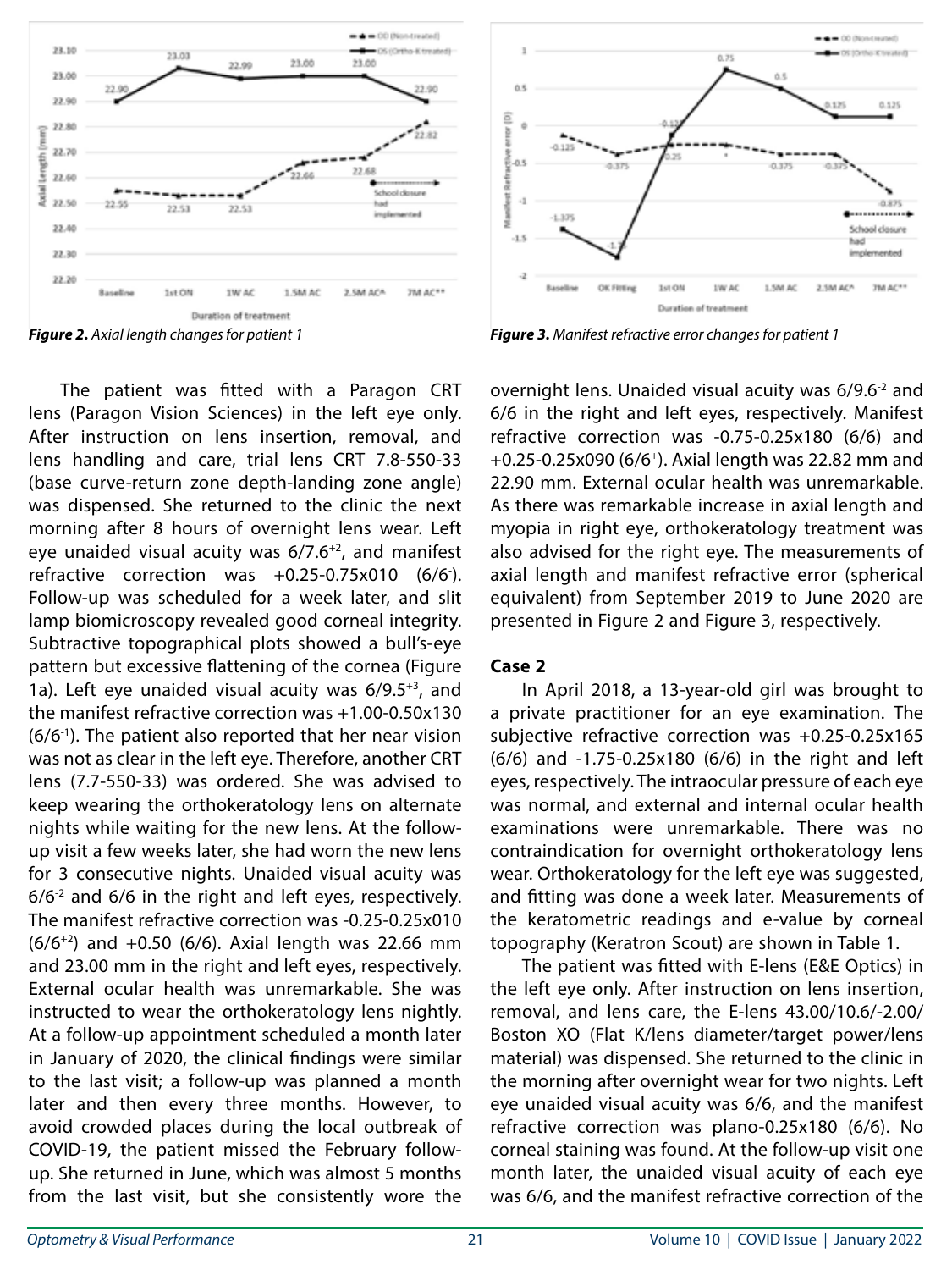

*Figure 4. Topography after one month of wear for patient 2*



*Figure 5. Manifest refractive error changes for patient 2*

left eye was +0.50 D (6/6). Subtractive topographical plots showed a bull's-eye pattern (Figure 4). External ocular health was unremarkable. She was advised to wear the lens on alternate nights and to have regular follow-ups every three months. The manifest refractive correction was -0.50 D (6/6) and plano (6/6) in the right and left eyes, respectively, at the follow-up visit in May 2019. No lens use was advised for the right eye at that visit. The manifest refractive correction was -0.50 D (6/6) and  $+0.25$  D (6/6) for the right and left eyes, respectively, at the follow-up visits in September 2019 and January 2020. At the followup visit in May 2020, the parents shared their concern about myopic progression, as the girl had spent more than ten hours per day on the computer and smart phone for distance learning since the school closure in early February 2020. Unaided visual acuity was 6/15 and 6/7.5+ in the right and left eyes, respectively. The manifest refractive correction was -1.00-0.50x170 (6/6) and -0.25 D (6/6). External ocular health was unremarkable. Orthokeratology fitting was now done for both eyes. Her right eye and left eye were fitted with E-lens 43.00/10.6/-1.50/Boston XO and E-lens 43.00/10.6/-2.00/Boston XO, respectively. Her unaided visual acuity was 6/6 in each eye, the manifest refractive correction was plano (6/6) and +0.25 D (6/6), and the external ocular health was unremarkable. She was advised to have regular follow-ups every three months. The measurements of manifest refractive correction (spherical equivalent) from April 2018 to June 2020 are presented in Figure 5.

## **Discussion**

We presented two cases of monocular orthokeratology showing rapid myopic progression in the non-treated eye during the class suspension period (starting from late January 2020).

In the first case, referring to Figure 3, the refractive correction of the right eye (non-treated eye) was relatively stable before the class suspension. The right eye (non-treated eye) showed remarkable myopic progression and axial length elongation, while the left eye (orthokeratology treated eye) showed no change in refractive error and axial length from January 2020 to June 2020 (almost 5 months). The change in myopia (spherical equivalent) was -0.50 D in the right eye (non-treated eye), but there was no change in the left eye (orthokeratology treated eye). The change in axial length was 0.14 mm in the right eye (non-treated eye) and -0.1 mm in the left eye (orthokeratology treated eye).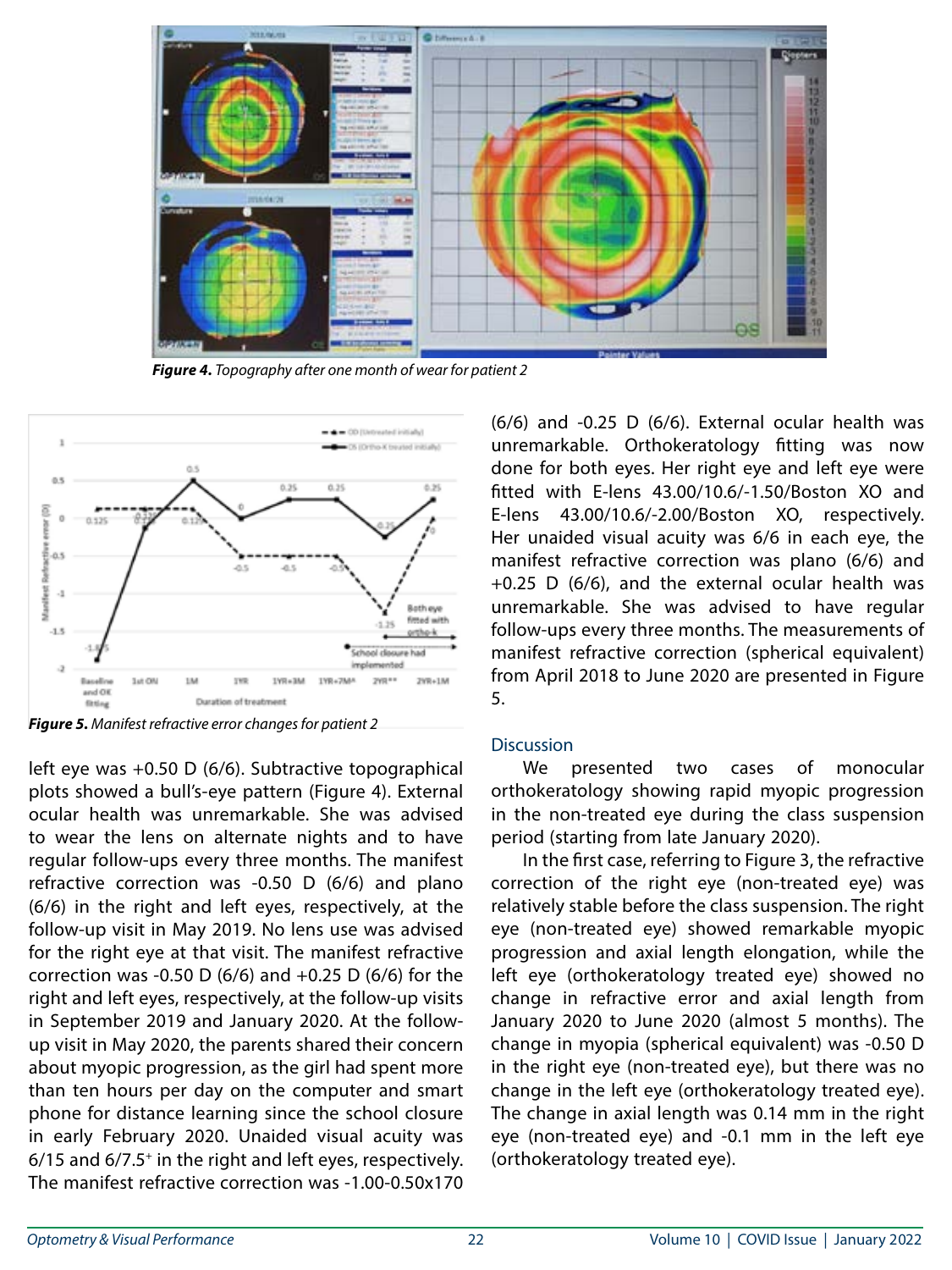In the second case, referring to Figure 5, the refractive correction of each eye was stable before the class suspension, but myopic progression was shown in both eyes during class suspension (January 2020 to May 2020, 4 months). The change in myopia (spherical equivalent) was -0.75 D and -0.50 D in the right eye (non-treated eye) and the left eye (orthokeratology treated eye), respectively. The nontreated eye showed -0.25 D more myopic change than the treated eye in the 4-month interval.

Several studies report that orthokeratology decreases the interocular difference in axial length in anisometropia.<sup>10-14</sup> A retrospective study by Long et al.10 showed that orthokeratology slowed progression of axial elongation in the more myopic eye in both unilateral myopic anisometropes and bilateral myopic anisometropes, compared with anisometropes treated with spectacles, resulting in less difference in axial length between the eyes after one year of orthokeratology treatment. Another retrospective study by Fu et al.<sup>11</sup> showed that a reduction of interocular difference in axial length occurred in unilateral myopic anisometropes only. The two cases reported were unilateral myopes fitted with orthokeratology in one eye who showed reduction in the interocular difference in axial length, similar to the studies discussed here. However, both of the cases had started the orthokeratology treatment prior to class suspension (February 2020); the myopic progression in the contralateral untreated eye was faster after class suspension was implemented. Tsai et al.12 found that the axial length difference between eyes in a low-anisometropia group (less than -2.50 D between eyes) decreased from 0.6 mm to 0.4 mm in 2 years. In case 1, the axial length difference between the eyes decreased from 0.32 mm to 0.08 mm in 5 months; the rate of change was much faster than demonstrated in the study.<sup>12</sup> We suggest that the remarkable reduction of axial length difference between the eyes was not only due to the retardation of axial elongation of the more myopic eye by orthokeratology, but also due to the more rapid myopic progression in the contralateral eye.

The rate of progression of the spherical equivalent refraction of myopic children in Hong Kong is about -0.033 D to -0.043 D per month, while the rate of progression of the axial length is about 0.015 mm to 0.02 mm per month.<sup>15,16</sup> The spherical equivalent refraction of the untreated eye changed -0.11 D/month and -0.18 D/month in the first and second cases, respectively, from January 2020. The axial length of the untreated eye increased 0.031

mm/month in the first case from January 2020. The myopia in terms of spherical equivalent refraction and the axial length of the untreated eyes escalated 2 – 5 times and 2 times, respectively, compared to the general progression in age-matched children in Hong Kong during class suspension.

We suggest that a change of lifestyle is associated with the rapid myopic progression in these cases. To suppress the local transmission of COVID-19, class suspension in school and tutorial centers was implemented from late January to early June 2020. Schoolchildren in Hong Kong stopped attending class for at least 4 months. To maintain teaching and learning, many schools and tutorial centers have been adopting online teaching during this period. Schoolchildren spent significant time attending online lessons, approximately 6 hours per day, $17$  plus doing online assignments and playing games via different kinds of electronic devices, such as computers, tablets, or smart phones, leading to a remarkable increase in screen time. A meta-analysis found that more time spent on near-work activities was associated with higher odds of myopia and that the odds of myopia increased by 2% for every one diopter-hour more of near work per week.<sup>5</sup> The Beijing Childhood Eye Study,<sup>7</sup> a population-based cross-sectional study of 15,066 children aged seven to eighteen years, showed that myopia was associated with longer daily studying duration. A recent longitudinal populationbased study found a significantly lower prevalence of myopia in Taiwan children aged 9-11 years with near-work distance >30 cm, discontinuing near work every 30 minutes, and more time outdoors during recess. The authors suggested that proper near work behaviors could be helpful in myopia prevention.<sup>8</sup> Besides changing the learning mode, school closure may also hinder the children being able to spend time outdoors, as children often engaged in outdoor activities during recess. Moreover, parents avoided allowing the children to go outside, since people preferred staying at home as much as possible during the COVID-19 pandemic,<sup>4</sup> further reducing their time spent outdoors. A meta-analysis found a significant negative association between time spent outdoors and the prevalence of myopia; the odds of myopia decreased by 2% for every one hour more spent outdoors per week.<sup>6</sup> A school-based intervention study also showed a significantly lower incidence rate of myopia and a lower rate of myopia progression in children spending their time on outdoor activities during recess.<sup>9</sup> We believe that the change of learning mode, leading to intensive near work, and